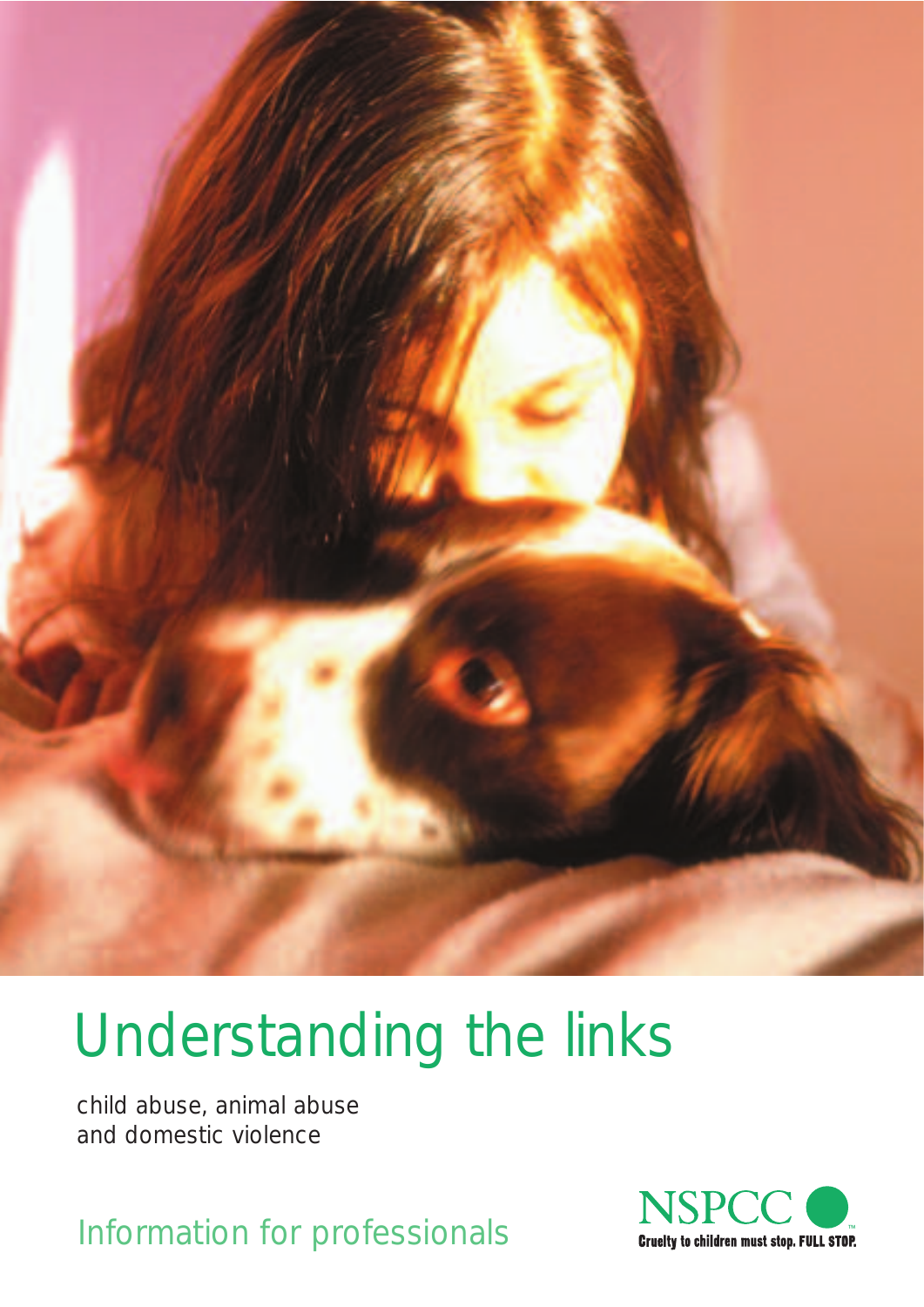"We put a pet to sleep which had been neglected by its owners. Later those same people were jailed for neglecting a child. Could we have made a difference?".

> The Links Group has undertaken the development and distribution of this leaflet.

The group includes representatives from:

- Association of Chief Police Officers
- Blue Cross
- British Small Animals Veterinary Association (BSAVA)
- British Veterinary Association (BVA)
- Dogs Trust
- Intervet UK Ltd
- National Society for the Prevention of Cruelty to Children (NSPCC)
- Paws for Kids
- Peoples Dispensary for Sick Animals (PDSA)
- Refuge
- Royal Society for the Prevention of Cruelty to Animals (RSPCA)
- Scottish Society for the Prevention of Cruelty to Animals (SSPCA)
- Women's Aid Federation of England
- The Young Abusers Project
- British Veterinary Nurse Association







**BVNA** 











For warner and children.<br>Against damestic violence.





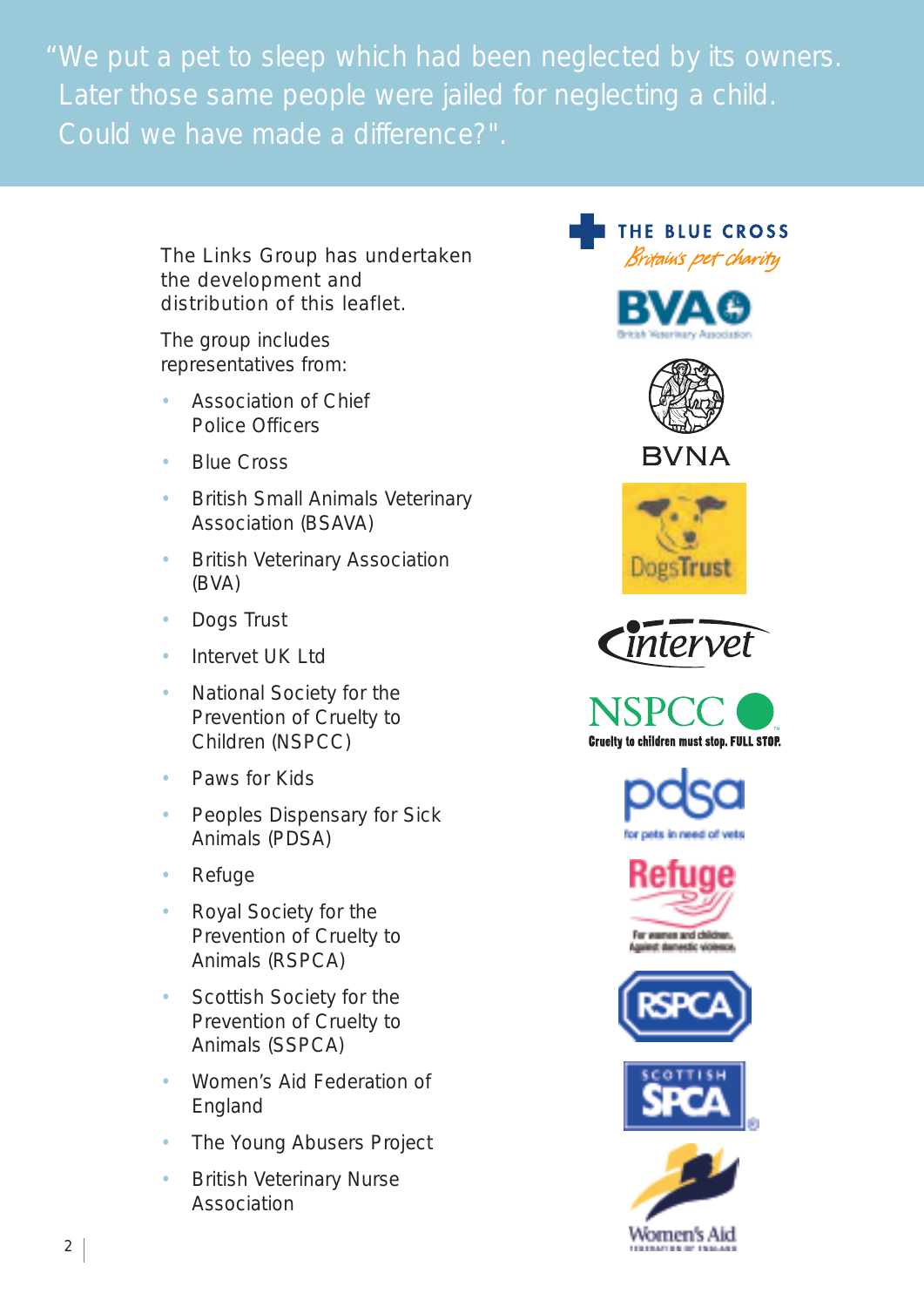

# Introduction

**There is increasing research and clinical evidence which suggests that there are sometimes inter-relationships, commonly referred to as 'links', between the abuse of children, vulnerable adults and animals. A better understanding of these links can help to protect victims, both human and animal, and promote their welfare.**

# What are the definitions?

This leaflet is for professionals working with children, families or animals. Its purpose is to:

Draw attention to an issue which has until recently been neglected in policy and professional practice.

Outline current knowledge of the links.

Explain what action to take if professionals have concerns about the abuse of children or animals.

Suggest ways in which the links could be incorporated into working practices.

"He held my daughters' pets out of the upstairs window, and threatened to drop them if we did not return home".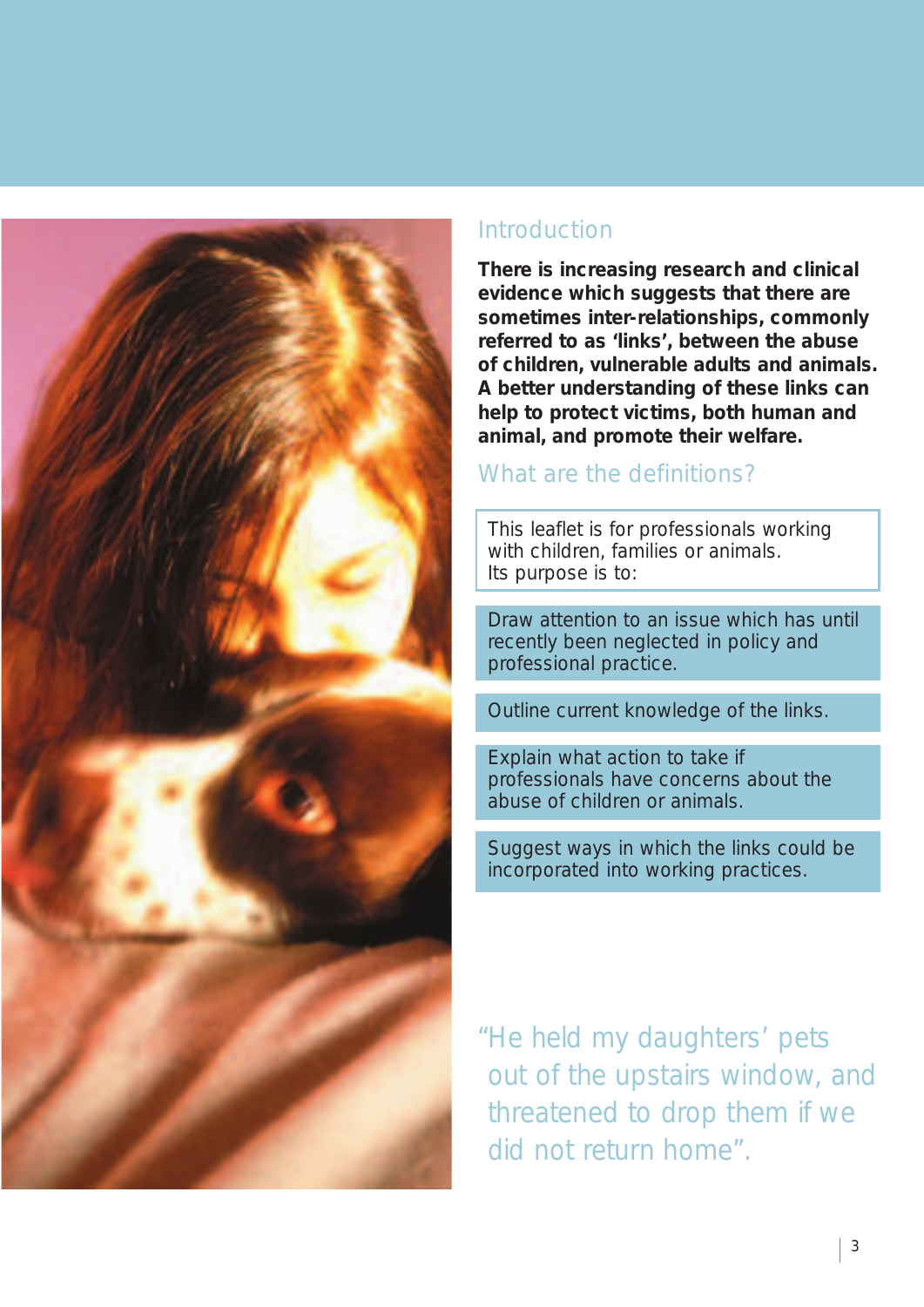"Mummy shouted at us all the time. She made us leave our dog on its own when we went away. The dog was dead when we came back. I miss him so much".

Definitions of abuse are rarely straightforward. They can vary over time and be affected by cultural and societal norms. However, definitions are a useful starting point.

**Child abuse** is when someone causes significant harm to a child or young person under 18 years of age. Significant harm occurs when a child's physical, emotional, or mental health or development is impaired as a consequence of abuse or neglect. The abuser is usually someone more powerful than the child or young person. Often it is an adult but it can be other children such as brothers, sisters or friends.

There are particular sources of stress within families that may affect the capacity of parents to respond to their child's needs, including the child's need for protection. Research indicates that such sources of stress may include the following: poverty, domestic violence, the mental illness of a parent or carer, or where there is drug and alcohol misuse. (1)

**Animal abuse** is the intentional harm of an animal. It includes, but is not limited to, wilful neglect, inflicting injury, pain or distress, or malicious killing of animals.

**Domestic violence** is a pattern of behaviour which is characterised by the exercise of control and the misuse of power by one person, usually a man, over another, usually a woman, within the context of a current or former intimate relationship.

The abuse can be: physical, sexual, emotional and financial and it can include making a person socially isolated. Children and young people can suffer as a consequence of domestic violence occurring within their household. They may experience direct physical, sexual or emotional abuse, and/or the abusive impact of witnessing or being aware of abuse to a parent, who is usually their mother.

| Four categories of child abuse are:                                                                                                                                                                                                                                                                                                                               |
|-------------------------------------------------------------------------------------------------------------------------------------------------------------------------------------------------------------------------------------------------------------------------------------------------------------------------------------------------------------------|
| 1 Physical: includes hitting, shaking, poisoning, burning or drowning.                                                                                                                                                                                                                                                                                            |
| 2 Emotional: persistent ill treatment of a child which affects their emotional<br>development; for example, making a child feel worthless, unloved or inadequate.                                                                                                                                                                                                 |
| 3 Sexual: involves forcing or enticing a child to take part in sexual activities; for<br>example, inappropriate touching, rape, buggery, exposure to indecent images, or<br>encouraging sexualised behaviour.                                                                                                                                                     |
| 4 Neglect: persistent failure to meet the physical and/or psychological needs of a child;<br>for example, failing to provide adequate food, warmth, shelter, clothing, emotional care<br>or medical treatment. It also includes failing to provide adequate supervision and<br>protection from physical danger which includes leaving a young child "home alone". |
| Three categories of animal abuse are:                                                                                                                                                                                                                                                                                                                             |
| 1 Physical abuse: includes kicking, punching, throwing, burning, microwaving,<br>drowning, asphyxiation, and the administration of drugs or poisons.                                                                                                                                                                                                              |
| 2 Sexual: any use of an animal for sexual gratification.                                                                                                                                                                                                                                                                                                          |
| 2 Neglectus foilum to provide adequate food water shelter componionable or                                                                                                                                                                                                                                                                                        |

Neglect: a failure to provide adequate food, veterinary attention.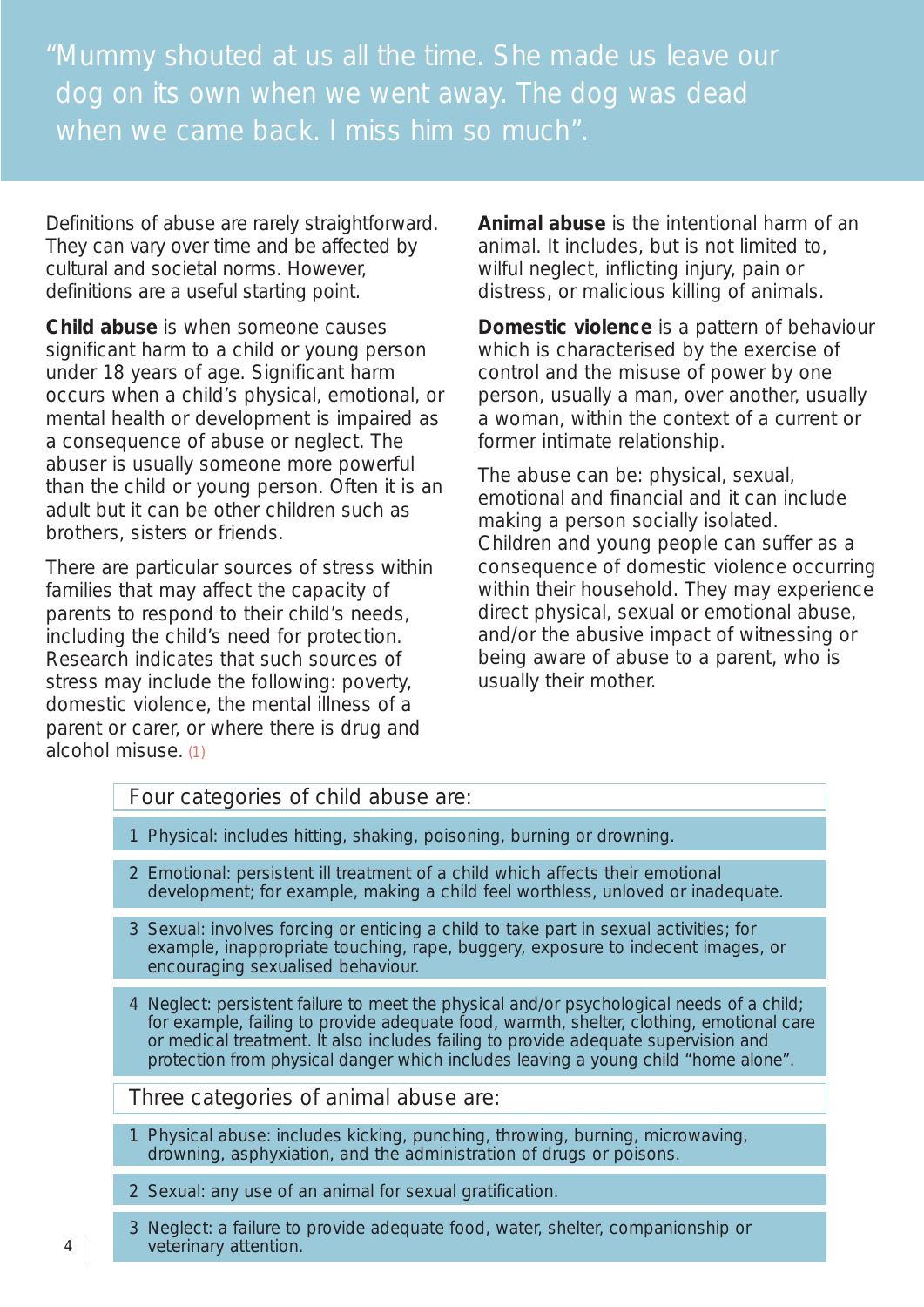

## What are the links? The research evidence

Evidence of the links between child abuse, animal abuse and domestic violence is drawn mainly from studies in the USA, which relate to cases of serious abuse. There is a growing research base in the United Kingdom. Key findings include:

- If a child is cruel to animals this may be an indicator that serious neglect and abuse have been inflicted on the child (2/3). While recent research in the UK suggests that animal abuse by children is quite widespread, in a minority of more extreme cases it appears to be associated with abuse of the child, or subsequent abusive behaviour by the child. (4)
- Where serious animal abuse has occurred in a household there may be an increased likelihood that some other form of family violence is also occurring (5), and that any children present may also be at increased risk of abuse. (6)
- Acts of animal abuse may in some circumstances be used to coerce, control and intimidate women and children to remain in, or be silent about, their abusive situation (7/8). The threat or actual abuse of a pet can prevent women leaving situations of domestic violence. (9)
- Sustained childhood cruelty to animals has been linked to an increased likelihood of violent offending behaviour against humans in adulthood. (10)
- Where an animal has been abused there may in some circumstances be an increased likelihood that the adults and children in the household will have been bitten or attacked by the abused pet. (11)
- If a child exhibits extreme aggressive or sexualised behaviour toward animals this may in some cases be associated with later abuse of other children or vulnerable adults unless the behaviour is recognised and treated. (12/13)

From these and other studies it appears that animal abuse can be a part of a constellation of family violence, which can include child abuse and domestic violence. However, this does not imply that children who are cruel to animals necessarily go on to be violent adults and adults who harm animals are not necessarily also violent to their partners and/or children. Investigation and/or assessment are key to determining whether there are any links between these factors and the possible risks to the safety and welfare of children, adults and animals.

### Why is this issue important?

Abuse to children, vulnerable adults or animals can have damaging and devastating effects for both the victims, their families and wider society. Policy and practice based on knowledge of the links may enable professionals to intervene earlier in order to detect or prevent abuse to children. vulnerable adults and/or animals.

In order to achieve this it is essential that arrangements for co-operation and communication between the relevant statutory and voluntary organisations are developed or enhanced. Traditionally organsiations that work with children or animals have been quite separate in the UK.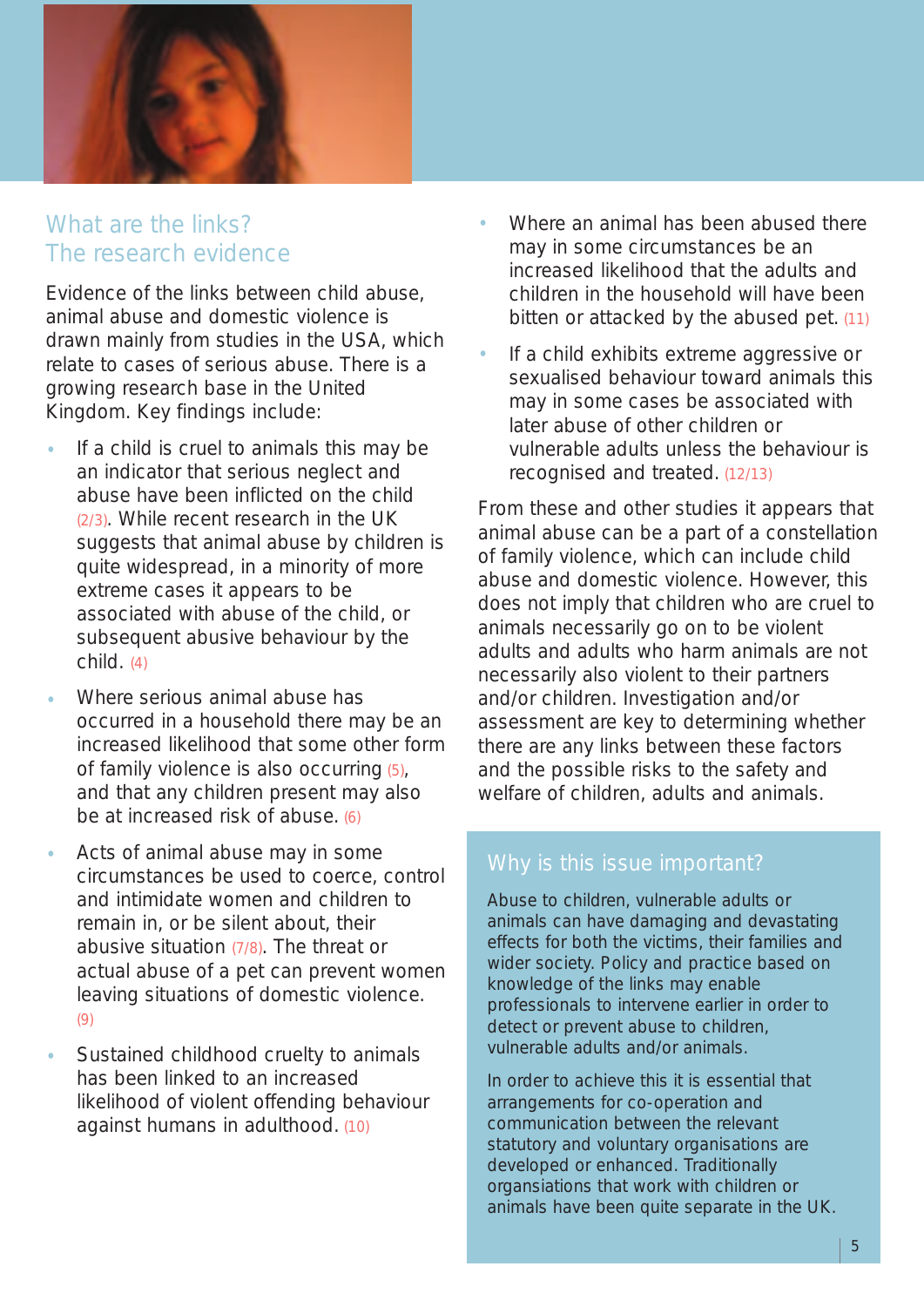will tell you a great deal and should be included in any assessment of need".

# How can knowledge of the possible links be used in day to day practice?

Here are some examples:

#### **For professionals working with children and families**

- Incorporate questions and be observant about the care and treatment of family pets in assessments of children and their families. Research indicates that most agencies do not routinely include cruelty to animals as part of their assessment (14). Such information may provide useful data about family functioning and/or violence within the household. A questionnaire which professionals may find useful is available as an aid to the assessment process. (15)
- Incorporate questions about the behaviour of children or young people towards animals within assessments of children or young people who are harming others.
- Safety planning with victims of domestic violence should include planning for the safety of any children and animals in the household.
- While not making any assumptions, consider the possibility that children who are repeatedly harming animals may have been abused themselves or may be living in a climate of violence.
- Seek advice from the appropriate authorities (as listed within this leaflet) if animal abuse is apparent within a household.
- Raise awareness of this issue within local networks and projects as appropriate, for example, within Area Child Protection Committees/Local Children Safeguarding Boards and Domestic Violence Fora – in order to consider the implications for policy and practice including information sharing.
- Consider the potential therapeutic aspects of pet ownership/care for children who have experienced abuse or loss in their lives. (16)

#### **For professionals working with animals**

- Report concerns about child abuse to an appropriate authority as listed in this leaflet and follow the guidance according to your professional body. You may also seek advice from an appropriate authority listed in the leaflet if you are unsure what to do or have queries.
- Discuss your concerns about animal abuse with your line manager or a senior colleague.
- Report suspected animal abuse to the appropriate animal protection organisation or the police, according to the advice of your professional body (e.g. Royal College of Veterinary Surgeons 'Guide to Professional Conduct') and the policy of your practice/organisation.
- Raise awareness of the possible links within local networks or associations in order to explore the implications for policy and working practices including information sharing.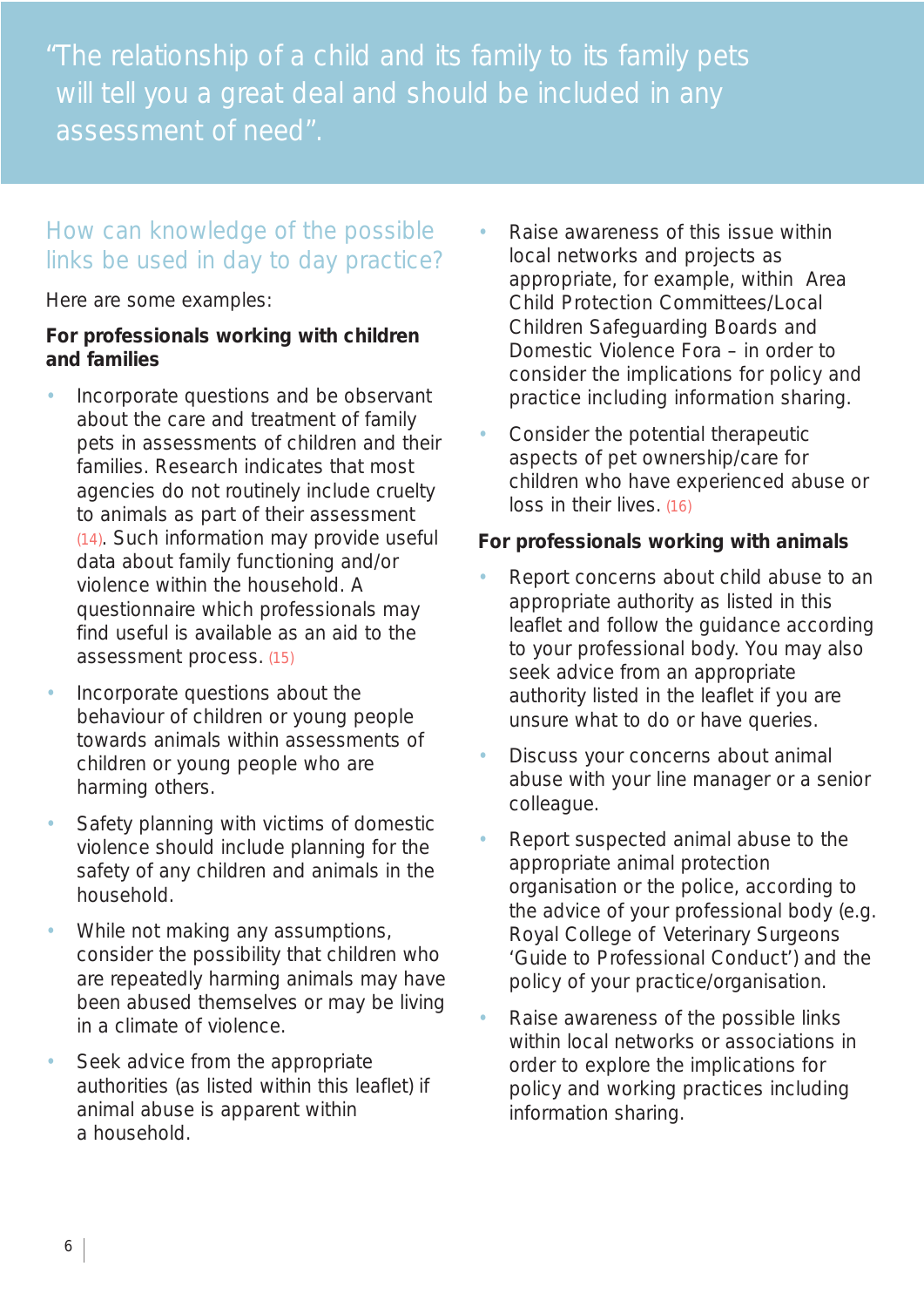

# How are the links being taken into account within the UK?

Some practical examples of how the links are being acted upon in the UK are:

- Protocols for information sharing (known as cross-reporting) between the police, child and animal protection organisations are in operation in some areas; for example, in Tayside, Scotland.
- Conferences and seminars for professionals working with children or animals have been held in England and Scotland to explore the possible links and the potential implications for practice. (17)
- A research study concerning the identification of animal abuse has been completed (18); veterinary students are learning about its identification and the links with child abuse and other forms of family violence.
- Pet fostering schemes have been established in some areas, for example, 'Paws For Kids', to enable victims of domestic violence to leave home without fear of their animals being harmed.
- A research project in the North of England is underway, funded by NSPCC.
- A multi-agency group was formed in 2002, known as 'The Links Group'. Its aim is to raise awareness of the links and act as a network for the exchange of ideas and developments.

# What should I do if I suspect abuse is happening to children or animals?

Professionals may have concerns that abuse is happening to children and/or animals. In such circumstances it is best to discuss such concerns with an appropriate authority that can make further inquiries if it is thought necessary. Failure to do so may put a child and/or animal at risk of further harm.

# Can I share my concerns?

Yes. Professionals working with children or animals should ensure they are familiar with their professional and/or agency's protocols or procedures governing the disclosure of personal information to another agency in cases where abuse to children or animals is suspected.

It can seem daunting to report concerns to the appropriate authority. Fear of 'getting it wrong' or a need to maintain client confidentiality are factors which can affect our judgement. However, personal information can be disclosed lawfully and fairly if there is serious concern about the safety of a child or an animal. As professionals we may only have one small piece of information. However, when this is added to others a fuller picture emerges which may indicate that risks of abuse to children, animals or both are high - hence the importance of sharing concerns with the relevant authority. Harming children or animals are potentially prosecutable offences in the UK.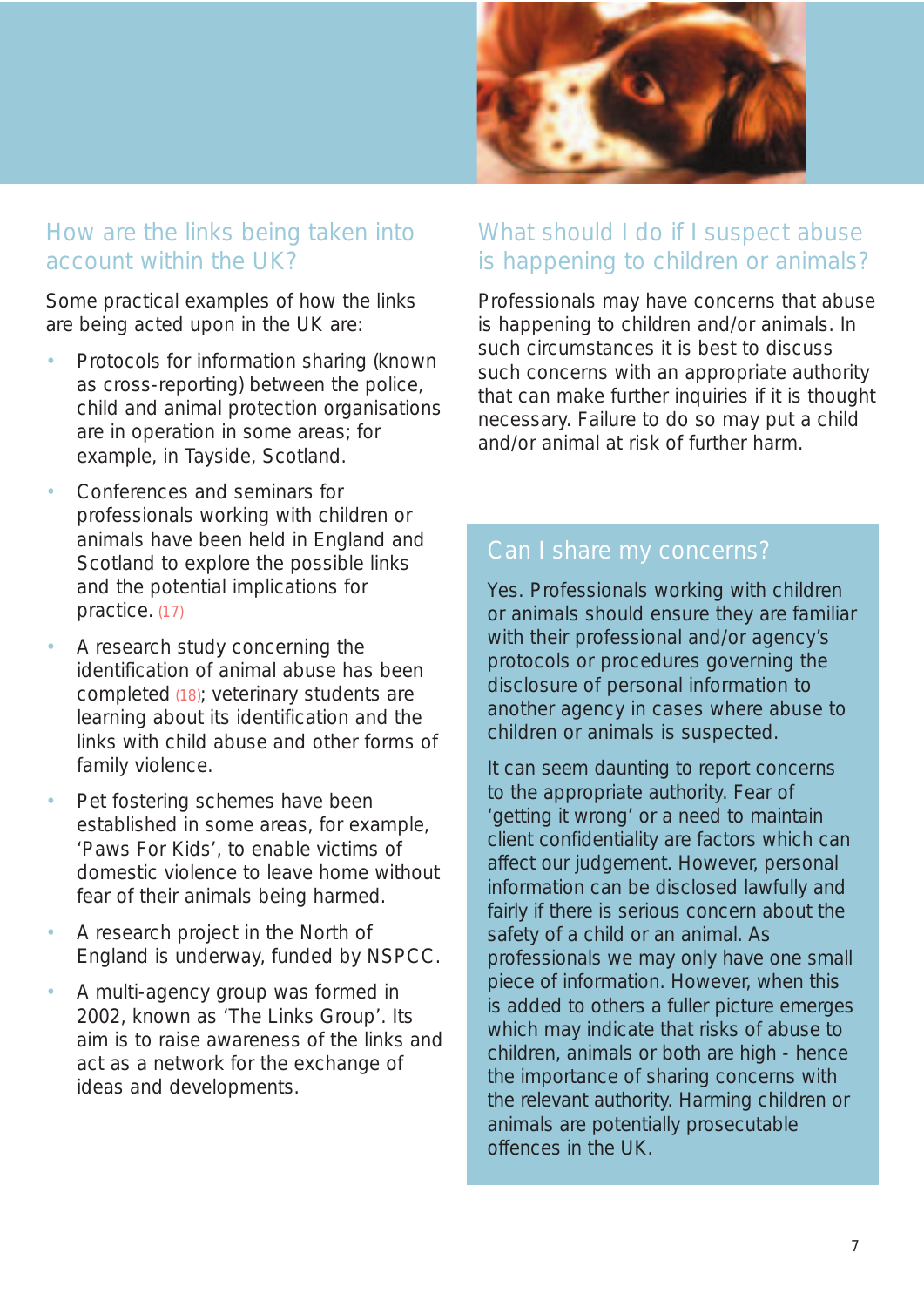the face. I didn't know whom to contact so I did nothing.



"Daddy was always drunk and angry. He used to kick the cat and hit mummy. He scares me".

## Concerns about child abuse can be reported to:

#### **Children's Social Services**

Local authority social services departments (in England and Wales), or social work departments Lingiand and wales), or social work departments  $*$ <br>(in Scotland), or health and social service trusts (in Northern Ireland), have a responsibility to take action to protect children and promote their welfare. They can arrange for families to receive support. They also have a duty to inquire into concerns when a child may have been abused or may be at risk of abuse.

Their details are available in the telephone directory under the name of the local authority/ council/board/social services department. Details are also available from local libraries, citizens advice bureaux and telephone helplines.

#### **NSPCC Child Protection Helplines**

The NSPCC Child Protection Helpline is a free 24 hour service that provides counselling, information and advice to anyone concerned about a child at risk of abuse. You can choose whether or not to identify yourself. You can call any time on **0808 800 5000** or textphone, for people who are deaf or hard of hearing, on **0800 056 0566**.

Alternatively call:

**NSPCC Asian Child Protection Helpline**  (Mon-Fri 11am-7pm) 0800 096 7719

#### **NSPCC Cymru/Wales Child Protection Helpline**  (Mon-Fri 10am-6pm) 0808 100 2524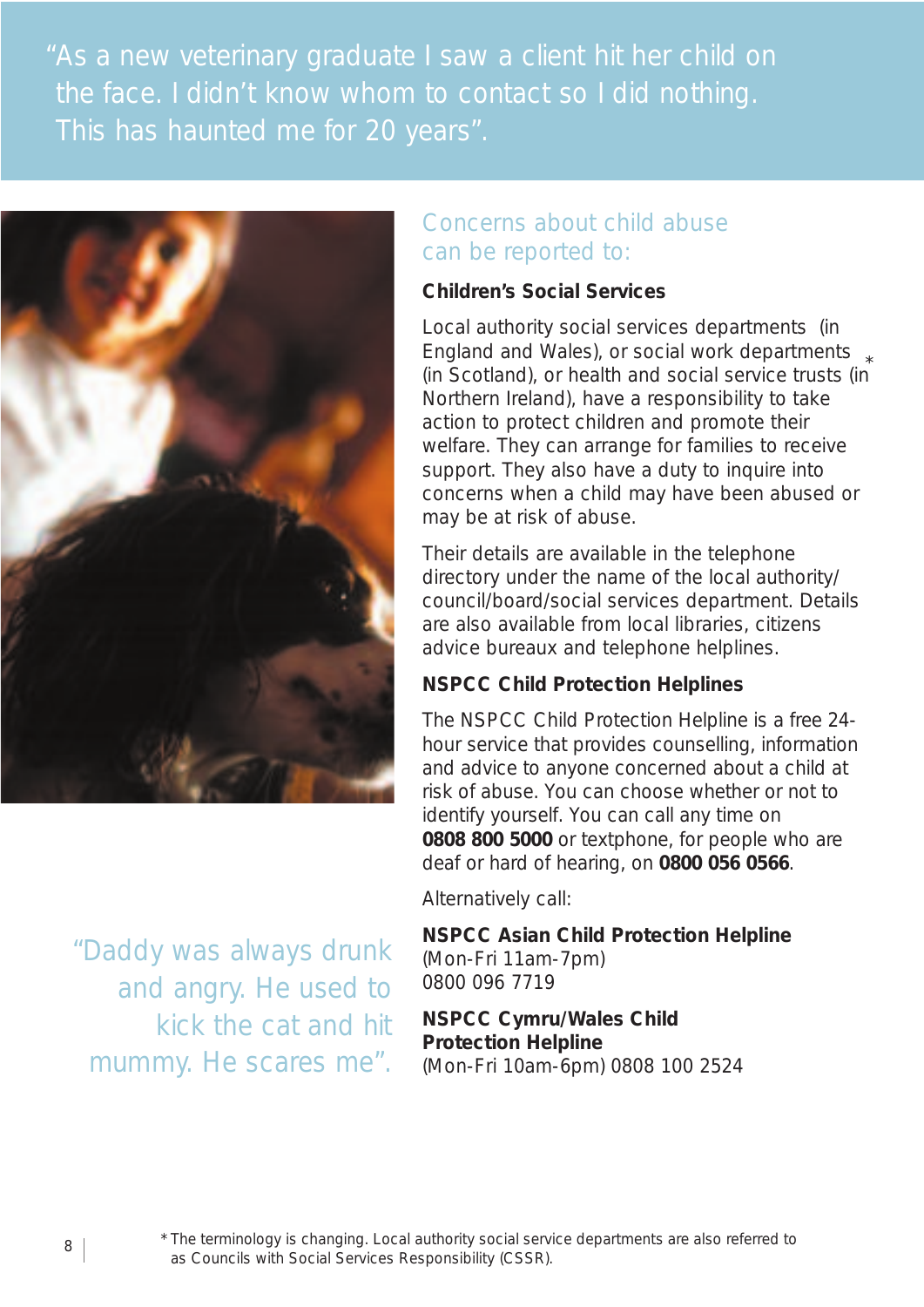## Concerns about animal abuse can be reported to:

**Royal Society for the Prevention of Cruelty to Animals (RSPCA)**  Tel 0870 5555 999

(24 hour line covering England and Wales)

**Scottish Society for the Prevention of Cruelty to Animals (SSPCA)**  Tel: 0870 7377 722

**Ulster Society for the Prevention of Cruelty to Animals (USPCA)** Tel: 08000 280010 (24 hour line covering Northern Ireland)

**Irish Society for the Prevention of Cruelty to Animals (ISPCA)**  Tel: 003531 4977874 (covering The Republic of Ireland)

## Concerns about child abuse, animal abuse and domestic violence:

#### **Police**

In an emergency, call the police on 999. Otherwise contact your local station.

## Advice concerning domestic violence:

If you, or somebody you know is experiencing (or has experienced) physical, emotional, or sexual violence in the home you can obtain support, help and information from:

**Northern Ireland Women's Aid Federation**  (24 hours) Tel: 028 9033 1818

**Scottish Women's Aid** (10am - 4pm) Tel: 0131 475 2372

**Welsh Women's Aid**  Cardiff – Tel: 029 2039 0874 Aberystwyth – Tel: 01970 612748 Rhyl – Tel: 01745 334767

**Republic of Ireland National Network of Women's Refuges and Support Services**  Tel: 003539 0279078

**National Domestic Violence Helpline**  (24 hours) Tel: 0808 200 0247

Additionally the following websites may be useful to you:

**CHILDREN 1ST** www.children1st.org.uk **Dogs Trust** (Pet fostering) www.dogstrusthopeproject.org.uk **NSPCC inform** www.nspcc.org.uk/inform **Women's Aid Federation** www.womensaid.org.uk **RSPCA** www.rspca.org.uk **RCVS** www.rcvs.org.uk **PDSA** www.pdsa.org.uk **Refuge** www.refuge.org.uk **SSPCA** www.scottishspca.org/campaigns/firststrikescotland **Paws for Kids** (Pet fostering) www.pawsforkids.org.uk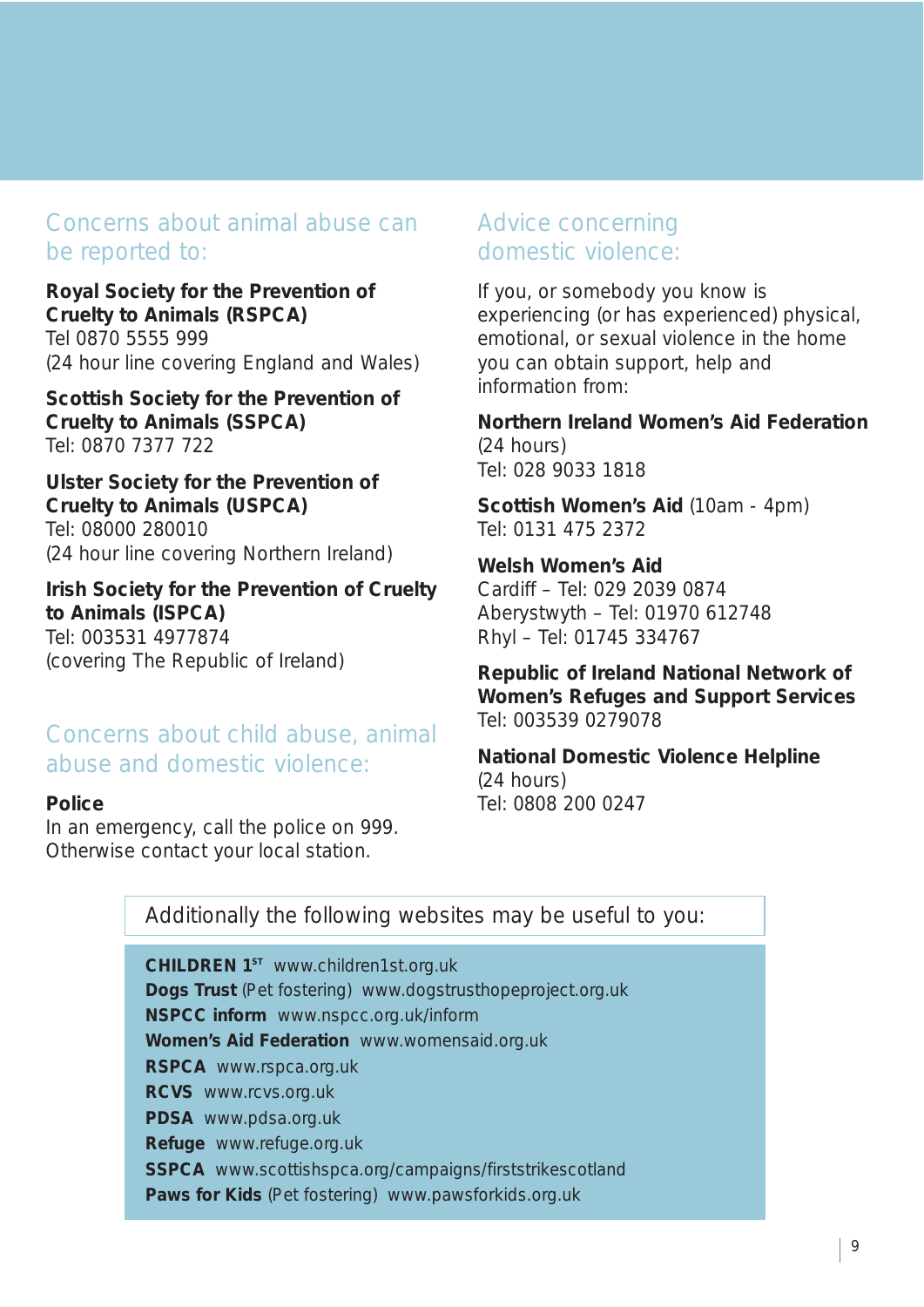"My ex-partner threatened to kill all our animals if we left… He beat my son's dog in a rage, she was only trying to

## References

- 1 Department of Health, Home Office, Department for Education and Employment (1999) Working Together to Safeguard Children: A Guide to Inter-Agency Working to Safeguard and Promote Welfare of Children, London: The Stationery Office.
- 2 Tapia, F. (1971) 'Children who are cruel to animals', Journal of the American Academy of Child Psychiatry, 22, pp. 68 - 72.
- 3 Friedrich, W. N., Urquiza, A. J. and Beilke, R. L. (1986) 'Behaviour problems in sexually abused young children', Journal of Pediatric Psychology, 11, pp. 47 - 57.
- 4 Piper, H. and Johnson, M., Myers, S., and Pritchard, J. (2001) Why Do People Harm Animals? The Children's and Young Persons' Perspective, Manchester Metropolitan University and RSPCA.
- 5 DeViney, E. Dickert, J. and Lockwood, R. (1983) 'The care of pets within child abusing families', International Journal for the Study of Animal Problems, 4, pp. 321 - 9.
- 6 Hutton, J.S. (1983) 'Animal abuse as a diagnostic approach in social work: a pilot study', in Lockwood, R. and Ascione, F.R. (eds.)(1998) Cruelty to Animals and Interpersonal Violence: Readings in Research and Application, Indiana: Purdue University Press, pp.415 - 420.
- 7 Ponder, C. and Lockwood, R. (2000) 'Cruelty to animals and family violence',

Training Key, 526, pp.1 - 5. (Published by the International Association of Chief of Police).

- 8 Adams, C. J. (1998) 'Bringing peace home: a feminist philosophical perspective on the abuse of women, children and animals', in Lockwood, R. and Ascione, F. R. (eds.)(1998) Cruelty to Animals and Interpersonal Violence: Readings in Research and Application, Indiana: Purdue University Press, pp. 318 - 340.
- 9 Ascione, F.R. (1998) 'Battered women's reports of their partners' and their children's cruelty to animals', Journal of Emotional Abuse, 1 (1), pp. 119 - 33.
- 10 Merz-Perez, L., Heide, K.M. and Silverman, I. J. (2001) 'Childhood cruelty to animals and subsequent violence against humans', International Journal of Offender Therapy and Comparative Criminology, 45 (5), 2001, pp. 556 - 573.
- 11 De Viney et al (1983) op cit.
- 12 Duffield, G., Hassiotis, A. and Vizard, E. (1998) 'Zoophilia in young sexual abusers', Journal of Forensic Psychiatry, 9 (2), pp. 294 - 304.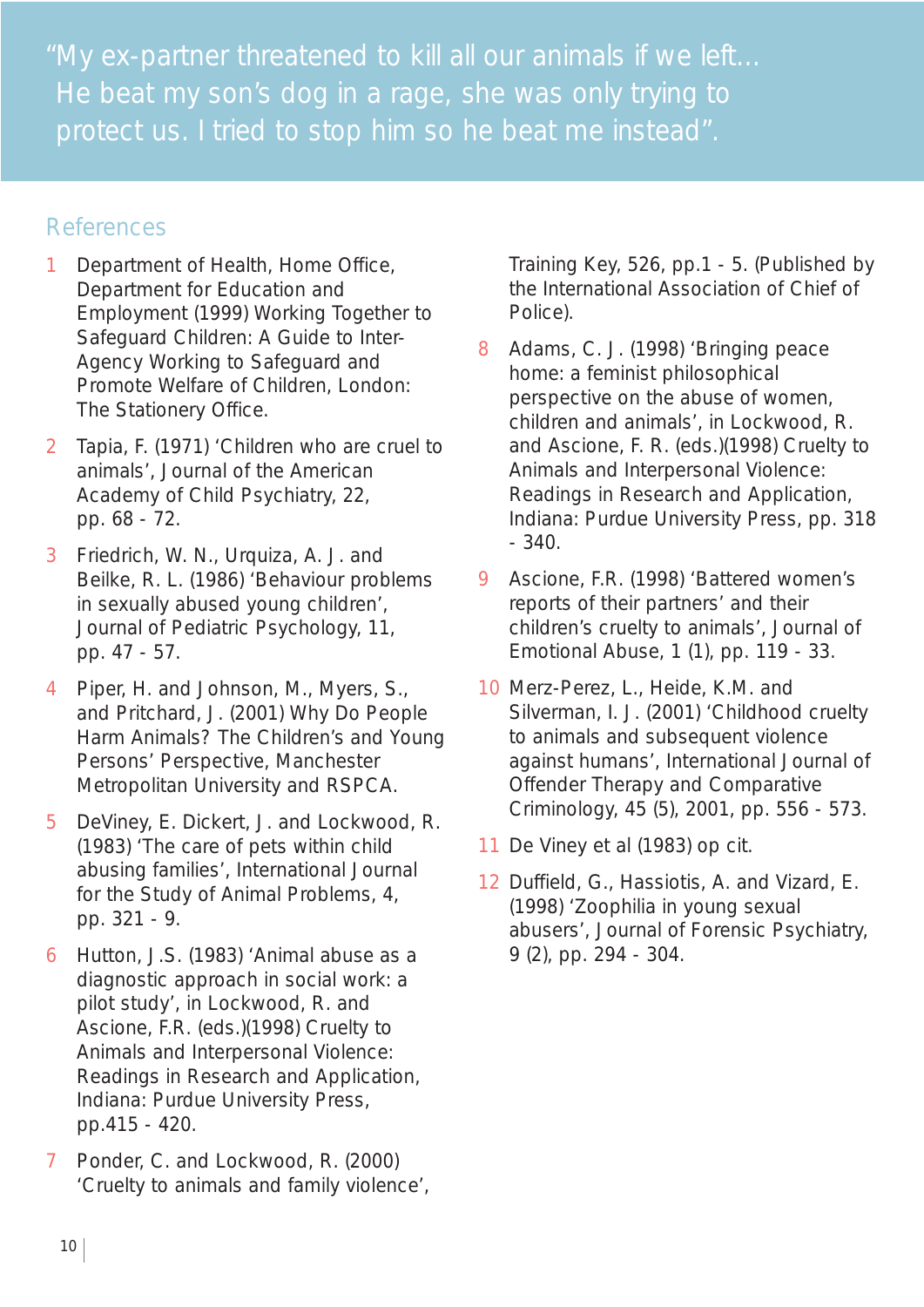- 13 Ascione, F.R. (1993) 'Children who are cruel to animals: a review of research and implications for developmental psychopathology', Anthrozoos, 6, pp. 226 - 47.
- 14 Bell, L. (2001) 'Abusing Children Abusing Animals', Journal of Social Work, 1(2), pp. 223 - 234.
- 15 Boat, W.B., (1999) 'Abuse of Children and Abuse of Animals: Using the links to inform child assessment and protection', in Ascione, F.R. and Arkow, P. (eds.) (1999) Child Abuse, Domestic Violence and Animal Abuse: Linking the Circles of Compassion for Prevention and Intervention, Indiana: Purdue University Press.
- 16 Bond, H. (2002) 'Pet projects' in CareandHealth Magazine, December 11th, Issue 26, pp. 46 - 47.
- 17 NSPCC/RSPCA (2001) Making the Links (conference report). Intervet UK Ltd (2001) Forging the Links (conference papers), Intervet UK ltd.
- 18 Munro, H. M. C. and Thrusfield M.V. (2001) 'Battered pets: features that raise suspicion of non-accidental injury'. Journal of Small Animal Practice, 42, pp. 218 - 226.



"The kiddie next door often looks dirty and has sores on his face. He gets left alone in the evenings. The dog is usually tied up in the backyard; he looks scrawny and I've seen him being beaten with a chain".